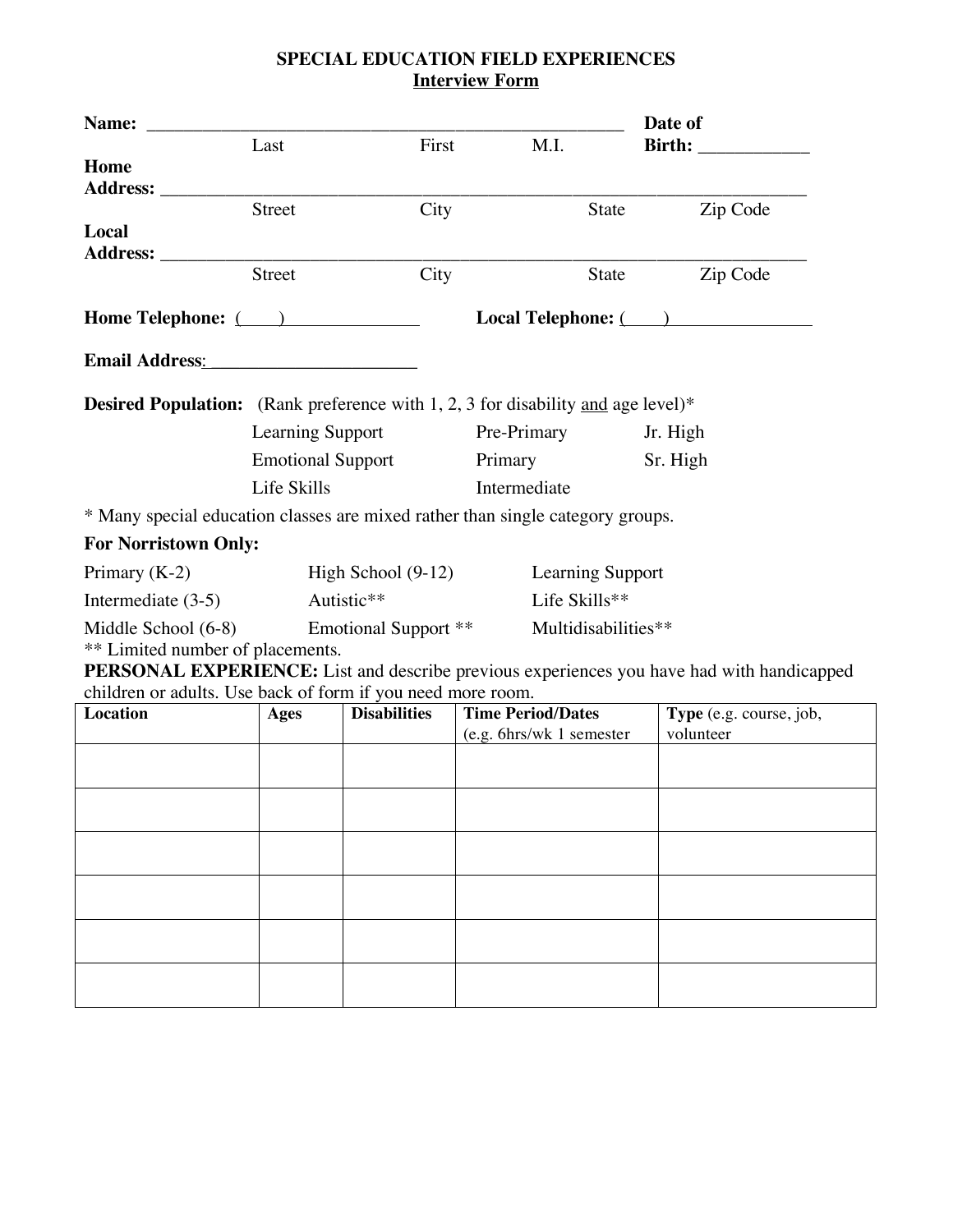| List and describe areas of interest in special education and related services. |                                                                                                   |  |  |                                                                                                          |  |
|--------------------------------------------------------------------------------|---------------------------------------------------------------------------------------------------|--|--|----------------------------------------------------------------------------------------------------------|--|
|                                                                                |                                                                                                   |  |  |                                                                                                          |  |
|                                                                                |                                                                                                   |  |  |                                                                                                          |  |
|                                                                                |                                                                                                   |  |  |                                                                                                          |  |
|                                                                                | List and describe experiences with children who are not labeled as exceptional.                   |  |  |                                                                                                          |  |
|                                                                                |                                                                                                   |  |  |                                                                                                          |  |
|                                                                                | Describe any other previous work experience or special talents you have.                          |  |  |                                                                                                          |  |
|                                                                                |                                                                                                   |  |  |                                                                                                          |  |
|                                                                                |                                                                                                   |  |  |                                                                                                          |  |
|                                                                                |                                                                                                   |  |  |                                                                                                          |  |
| in which you feel particularly strong.                                         |                                                                                                   |  |  | To date, in which of the following curriculum areas have you had teaching experience? Circle those areas |  |
|                                                                                | Self-help skills ________ Reading ________ Language _______ Math ______                           |  |  |                                                                                                          |  |
|                                                                                | Social Studies __________ Science _________ Music __________ Art _______                          |  |  |                                                                                                          |  |
|                                                                                |                                                                                                   |  |  | Pre-Vocational ________ Others (list) _______                                                            |  |
| Motor/Perceptual Skills ______                                                 |                                                                                                   |  |  |                                                                                                          |  |
|                                                                                | List the formal diagnostic tests you have given.                                                  |  |  |                                                                                                          |  |
|                                                                                |                                                                                                   |  |  |                                                                                                          |  |
|                                                                                |                                                                                                   |  |  |                                                                                                          |  |
|                                                                                |                                                                                                   |  |  |                                                                                                          |  |
|                                                                                |                                                                                                   |  |  |                                                                                                          |  |
|                                                                                | Have you ever designed or given an informal math, language, reading, or other inventory? Explain. |  |  |                                                                                                          |  |
|                                                                                |                                                                                                   |  |  |                                                                                                          |  |
|                                                                                |                                                                                                   |  |  |                                                                                                          |  |
|                                                                                |                                                                                                   |  |  |                                                                                                          |  |